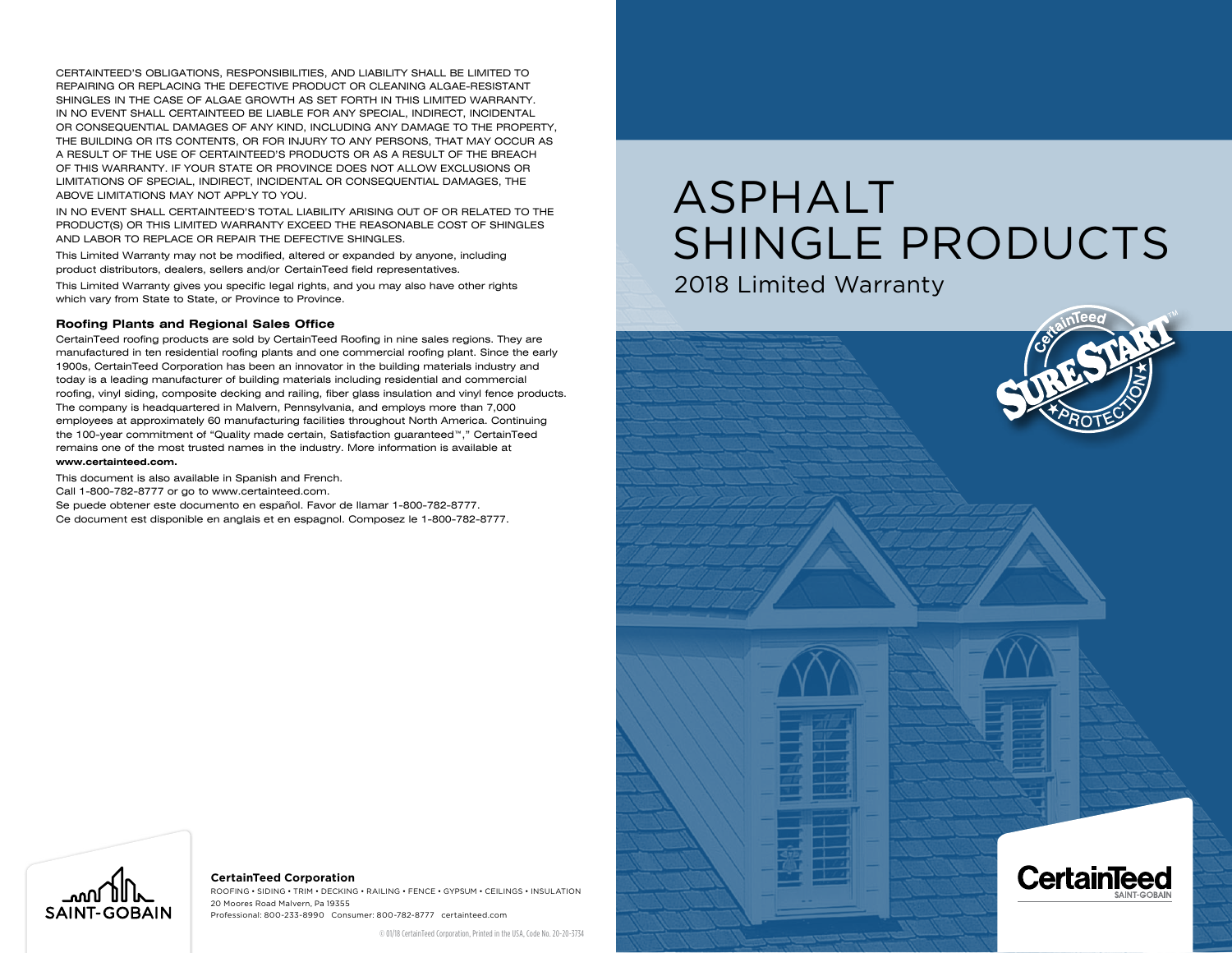Congratulations... and thank you for your recent purchase of one of the fine products from CertainTeed Roofing. Since 1904, CertainTeed has been producing quality roofing products that provide long-lasting beauty and protection for homes of every size, style and age. For over 100 years, the basis for our name, "Quality made certain, satisfaction guaranteed," has been our ongoing philosophy.

Your CertainTeed roofing warranty fully explains how CertainTeed supports its products with the strongest warranty protection available. It is important that you read the warranty section of this brochure. The warranty lists the specific CertainTeed asphalt shingle products that are covered and the period of time for which they are covered. Take the time to understand how CertainTeed protects your purchase by standing behind our products.

# **Limited, Prorated and Transferable Warranty**

This warranty covers asphalt shingle products listed in Table 1, sold only in the United States of America, its territories and Canada.

## **What and Who Are Covered and for How Long**

From the date of installation, CertainTeed warrants to the original property owner/consumer that, when subject to normal and proper use, its shingles will be free from manufacturing defects for the warranty period specified in Table 1. CertainTeed will pay to repair, replace or clean, at its option, any shingles CertainTeed determines are defective under the terms of this Limited Warranty. In the event of repair, replacement or cleaning pursuant to the terms of this Limited Warranty, the warranty applicable to the original shingles shall apply to the repaired, replaced or cleaned shingles and will extend for the balance of the original warranty period.

Lifetime means for as long as the original individual home owner owns the property where the shingles are installed.

The Lifetime warranty period offered for certain shingles in Table 1 is only available to individual homeowners. The warranty period for shingles installed on premises not used by individual homeowners as their residence is limited as specified in Table 1. All property owners, who are not individual homeowners, and all structures not used by individual homeowners as their residence (e.g. corporations, governmental agencies, partnerships, trusts, religious organizations, schools, condominiums, homeowner associations or cooperative housing arrangements, apartment buildings, and any other type of building or premises not owned by individual homeowners) called "Other Ownership" are limited to either a 50-year or 40-year warranty period described in Table 1. In addition, for Other Ownership after the SureStart™ Protection period ends, this Limited Warranty covers only manufacturing defects that caused water penetration.

# **SureStart™ Protection**

Because CertainTeed roofing products are manufactured to the highest quality standards, we confidently include the additional assurance of SureStart™ protection. SureStart provides the strongest non prorated protection you can get in the vital early years of your new roof.

All of CertainTeed's shingle products are covered by SureStart protection. Under this warranty feature, CertainTeed, at no charge, will pay to repair or replace, at its option, any shingles CertainTeed determines are defective during the SureStart period. Note: Wind warranty and algae warranty are covered separately as described on page 5. The SureStart period begins on the date of application and terminates following the warranty period specified in Table 1. CertainTeed's maximum liability under SureStart is equal to the reasonable cost of comparable replacement shingles and labor as determined by CertainTeed to replace or repair the defective shingles. Roof tear-off, metal work, flashing and disposal expenses, and other costs or expenses incurred during such repair or replacement are not covered or reimbursed by this Limited Warranty, except for certain products with Lifetime warranty periods specified in Table 1, for which CertainTeed's maximum liability also includes the cost of roof tear-off, metal work, flashing and disposal.

In instances in which CertainTeed, under the terms of this warranty, has agreed to pay the reasonable cost of labor required to repair or replace defective shingles, CertainTeed will determine labor costs by Bluebook® or RS Means® data. CertainTeed will provide reimbursement for labor only upon receipt of a copy of the contractor's invoice or other written evidence of the completion of such work which CertainTeed, in its sole discretion, deems acceptable.

Costs associated with removal or replacement of overburden (items installed over the shingles, including but not limited to, solar panels, satellite dishes and gardens) are the sole responsibility of the property owner.

SureStart protection does not extend to any shingles applied to non-ventilated or inadequately ventilated roof deck systems as determined by CertainTeed, except as stated on page 4. CertainTeed's maximum contribution toward the cost of repairing or replacing defective shingles applied to a non-ventilated or inadequately ventilated roof deck system is calculated using the reasonable cost of comparable replacement shingles as determined by CertainTeed less 1/120th of that amount multiplied by the number of months from the start of the warranty period to the date when CertainTeed determines the shingles are defective. Labor costs, roof tear-off, metal work, flashing and disposal expenses, and other costs or expenses incurred during such repair or replacement are not covered or reimbursed by this Limited Warranty.

# **Beyond SureStart™ Protection**

After the SureStart Protection period, if CertainTeed determines its shingles have a manufacturing defect, or for Other Ownership, if CertainTeed determines its shingles have a manufacturing defect that caused water penetration, CertainTeed's maximum contribution toward the cost of repairing or replacing defective shingles will be calculated using the reasonable cost of comparable replacement shingles as determined by CertainTeed less the Reduction Figure Per Month, specified in Table 1, for the number of months from the start of the warranty period to the date when CertainTeed determines the shingles are defective. Labor costs, roof tear-off, metal work, flashing and disposal expenses, and other costs or expenses incurred during such repair or replacement are not covered or reimbursed by this Limited Warranty.

| Algae<br>Resistant<br>Wind<br><b>Reduction</b><br>Warranty<br><b>SureStart</b><br>Warranty<br>Warranty<br>Figure<br>Lifetime Products <sup>A</sup><br>Period <sup>1</sup><br><b>Miles Per Hour</b><br><b>Per Month</b><br>Period<br>Period<br>Grand Manor®<br>Arcadia Shake <sup>®</sup><br>Presidential Shake® TL<br>Presidential Solaris <sup>®</sup><br>Landmark <sup>®</sup> TL<br>Presidential Shake® (& IR) <sup>2</sup><br>Carriage House <sup>®</sup><br>Lifetime <sup>A</sup><br>10 Years<br>$110^{+1}$<br>15<br>$1/600*$<br>Belmont <sup>™</sup> (& IR) <sup>2</sup><br>Landmark <sup>®</sup> Premium<br>Landmark Solaris <sup>®</sup><br>Landmark <sup>®</sup> PRO<br>NorthGate®<br>Highland Slate® (& $IR$ ) <sup>2</sup><br>Independence <sup>®</sup> |  | TABLE 1 |  |  |
|--------------------------------------------------------------------------------------------------------------------------------------------------------------------------------------------------------------------------------------------------------------------------------------------------------------------------------------------------------------------------------------------------------------------------------------------------------------------------------------------------------------------------------------------------------------------------------------------------------------------------------------------------------------------------------------------------------------------------------------------------------------------|--|---------|--|--|
|                                                                                                                                                                                                                                                                                                                                                                                                                                                                                                                                                                                                                                                                                                                                                                    |  |         |  |  |
|                                                                                                                                                                                                                                                                                                                                                                                                                                                                                                                                                                                                                                                                                                                                                                    |  |         |  |  |

| Lifetime Products <sup>B</sup>                                   | Warranty<br>Period                             | <b>SureStart</b><br>Period | Wind<br>Warranty<br><b>Miles Per Hour</b> | Algae<br>Resistant<br>Warranty<br>Period <sup>1</sup> | <b>Reduction</b><br>Figure<br><b>Per Month</b> |
|------------------------------------------------------------------|------------------------------------------------|----------------------------|-------------------------------------------|-------------------------------------------------------|------------------------------------------------|
| Landmark <sup>®</sup> $IR2$<br>Landmark <sup>®</sup>             | Lifetime <sup>B</sup><br>Lifetime <sup>B</sup> | 10 Years<br>10 Years       | $110^{+1}$<br>$110^{+1}$                  | 10<br>10                                              | $1/600*$<br>$1/600*$                           |
| 20 -, 25 - and<br>30 - Year Products                             | Warranty<br>Period                             | <b>SureStart</b><br>Period | Wind<br>Warranty<br><b>Miles Per Hour</b> | Algae<br>Resistant<br>Warranty<br>Period <sup>1</sup> | <b>Reduction</b><br>Figure<br><b>Per Month</b> |
| Patriot                                                          | 30 Years                                       | 8 Years                    | 110                                       | 10                                                    | 1/360                                          |
| XT™30 IR <sup>2</sup>                                            | 30 Years                                       | 5 Years                    | 70                                        | 10                                                    | 1/360                                          |
| XT™253                                                           | 25 Years                                       | 5 Years                    | 60                                        | 10                                                    | 1/300                                          |
| CT™20                                                            | 20 Years                                       | 3 Years                    | 60                                        | 10                                                    | 1/240                                          |
| Any shingles applied to any<br>inadequately ventilated roof deck | 10 years <sup><math>†</math></sup>             | N/A                        | N/A                                       | N/A                                                   | 1/120                                          |

*(see footnotes to Table 1 on the next page)*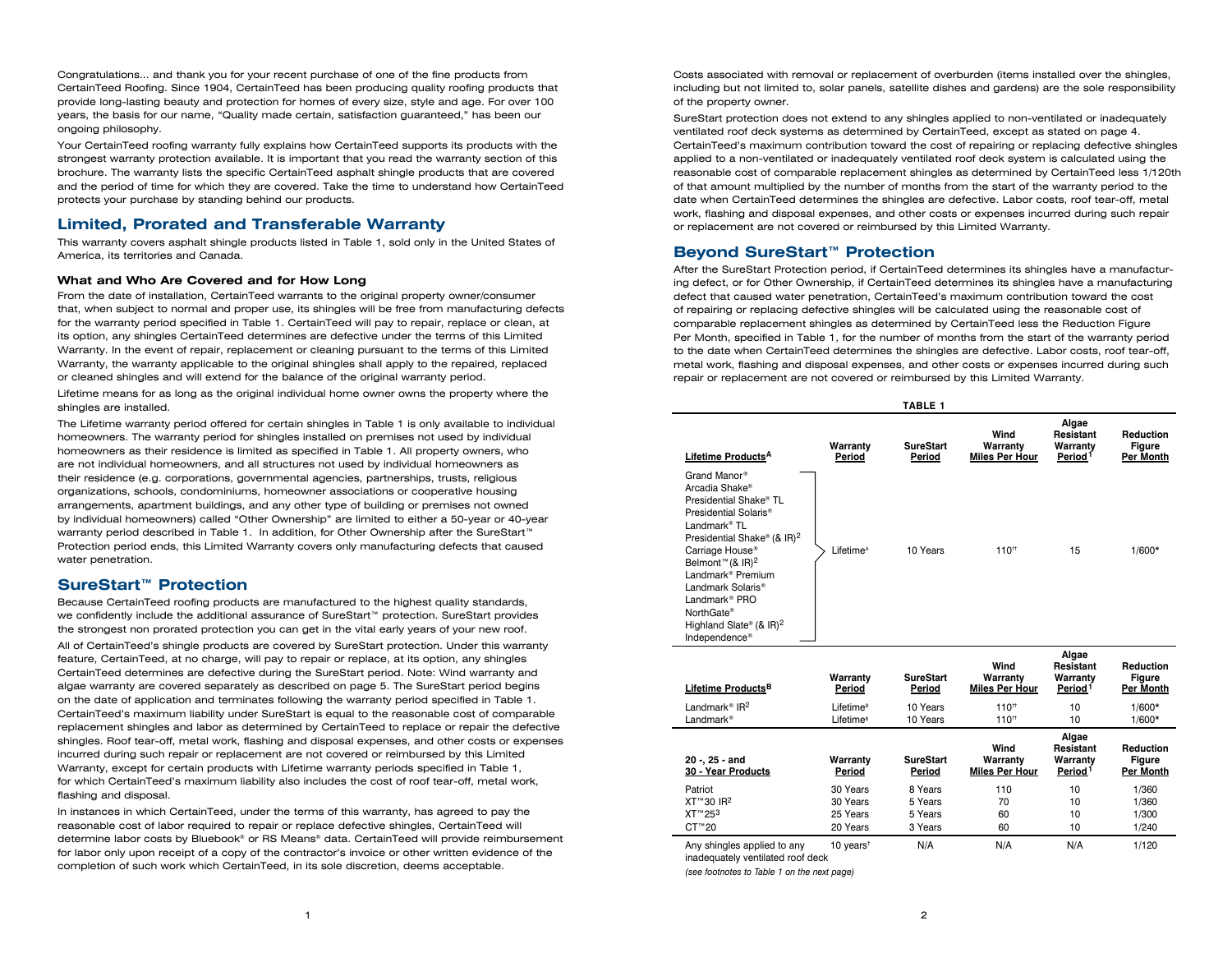#### *FOOTNOTES TO TABLE 1.*

- *A. The Lifetime Warranty period is only available to individual homeowners on premises used as their residence. The warranty period for Other Ownership for these shingles is limited to 50 years and the SureStart period is 10 years following the installation of the shingles. Roof tear-off, metal work, flashing and disposal expense, incurred during repair or replacement are covered or reimbursed by this Limited Warranty. Limited Warranty transferees during the SureStart™ period are limited to a 50-year warranty period (see section titled "Transfers During the SureStart Period" for details).*
- *B. The Lifetime Warranty period is only available to individual homeowners on premises used as their residence. The warranty period for Other Ownership for these shingles is limited to 40 years and the SureStart period is 5 years following the installation of the shingles. Limited Warranty transferees during the SureStart period are limited to a 40-year warranty period (see section titled "Transfers During the SureStart Period" for details).*
- *\* For Lifetime products, at the completion of the 40th year the reduction figure will remain at 480/600, or 20% of the total maximum liability.*
- *† For details of warranty coverage for shingles installed on inadequately ventilated roof decks on both residential and commercial buildings, see provisions under "Inadequately Ventilated and Non-Ventilated Decks."*
- *†† Wind warranty upgrade These products are warranted to resist blow-off due to wind velocities, including gusts, up to a maximum of 130 miles per hour during the first fifteen (15) years, provided all of the following conditions are met:*
	- *1. The CertainTeed shingles are not applied over existing roof shingles (roof-overs are not permitted).*
	- *2. The CertainTeed specified corresponding hip and ridge accessory products are installed as cap shingles (Shadow Ridge®, Cedar Crest®, Shangle Ridge®, Mountain Ridge® Landmark Solaris® (& IR) and Hatteras®).*
	- *3. The CertainTeed specified corresponding starter shingles are installed along the roof eaves and rakes (Swiftstart ®, High-Performance Starter and Presidential ® Starter).*

 *(Note: In Florida, CertainTeed will waive the requirement of applying starter shingles along the roof rake if all of the following conditions are met: The applicable building code requires that asphalt roof shingles be embedded in an 8-inch-wide bed of asphalt roofing cement applied along the roof rake edges. And, the shingles are installed and embedded in an 8-inch-wide bed of asphalt roofing cement along the roof rake edges in accordance with the code.)*

*1 Algae Resistant Warranty period applies only to the Algae Resistant (AR) version of the pertinent shingle.*

*2 CertainTeed's Impact Resistant (IR) versions of Landmark ®, Presidential Shake ®, Belmont™, Highland Slate ®, and XT™30 shingles comply with UL 2218 Impact Resistance of Prepared Roof Covering Materials test criteria at time of manufacture. 3 The wind warranty for XT™25 shingles installed in Alaska is 90 mph.*

#### **Transferability**

This Limited Warranty is transferable, but only by the original property owner/consumer to the first subsequent property owner. After the Limited Warranty has been transferred once, it is no longer transferable. A bank foreclosure or a change of ownership on a deed is deemed a transfer under this Limited Warranty.

#### **Transfers During the SureStart™ Period**

If this Limited Warranty is transferred during the product's SureStart period, the warranty for the new owner is the same as it would have been for the original owner, except for certain products with Lifetime warranty periods where the duration of the transferred warranty will be 50 years or 40 years as specified in Table 1, measured from the beginning of the SureStart period (i.e. the date of installation), and the remaining period of SureStart protection will be available to the subsequent property owner.

#### **Transfers After the SureStart Period**

If this Limited Warranty is transferred by the original property owner/consumer after the SureStart period, the warranty following the transfer will be limited to two (2) years from the date of the transfer. The warranty obligation will be calculated as explained in the section titled "Beyond SureStart Protection."

#### **Limitations**

This Limited Warranty does not provide protection against, and CertainTeed will have no liability for, any failure, defect or damage as a result of, including but not limited to:

- Winds, including gusts, greater than the Wind Warranty MPH in Table 1
- Damage caused by lightning, hailstorm, earthquake, fire, explosion, flood or falling objects.
- Damage caused by tornado, or hurricanes (other than as warranted under Wind Warranty MPH in Table 1).
- Distortion, cracking or other failure or movement of: the base material over which the shingles are applied, the roof deck, or the walls or foundation of the building itself.
- Damage caused by structural changes, alterations or additions, or by the installation of equipment (such as, but not limited to, aerials, signs or air-conditioning equipment) to the building after the original shingles have been applied.
- Shading, stains or discoloration to the shingles arising from outside sources such as, but not limited to, algae (unless blue-green algae as described in the section titled "Limited Algae Warranty"), fungus, moss, lichens or other vegetation, mold or mildew growth, or paints, chemicals or other similar materials.
- Misuse, abuse, neglect, or improper transportation, handling or storage of the shingles.
- Installation of the shingles over non-approved roof decks as more fully explained in CertainTeed's installation instructions published at the time of original installation.
- Damage caused by improper installation or installation not in accordance with CertainTeed's installation instructions published at the time of original installation.
- Damage to the shingles, the roof deck or the structure caused by ice backup or ice damming.
- Damage caused by impact, including such things as tools, equipment or foot traffic.
- Vandalism or acts of war.
- Animals, animal feces or insects.
- Any other cause not a result of a manufacturing defect in the shingles.

Mold and mildew are functions of environmental conditions and are not manufacturing defects. As such, mold and mildew are not covered by this Limited Warranty or any implied warranty. CertainTeed reserves the right to discontinue or modify any of its products, including the color of its shingles, and shall not be liable as a result of such discontinuance or modification, nor shall CertainTeed be liable in the event replacement material varies in color in comparison to the original product as a result of normal weathering. If CertainTeed replaces any material under this warranty, it may substitute products designated by CertainTeed to be of comparable quality or price range in the event the product initially installed has been discontinued or modified.

#### **Inadequately Ventilated and Non-Ventilated Decks**

Any shingles applied to inadequately ventilated or non-ventilated decks, other than the shingles and deck systems described in the section titled "Insulated Decks and Radiant Barriers," are subject to a reduced limited warranty period of ten (10) years and do not qualify for SureStart Protection. **SureStart™ Protection and the Warranty Period applicable to the shingle are available if** CertainTeed determines that the shingle damage was caused exclusively by a manufacturing defect that is unrelated to the inadequate roof system ventilation.

#### **Insulated Decks and Radiant Barriers**

CertainTeed's Limited Warranty, including SureStart Protection, will remain in force when its fiber glass shingles are applied to roof deck assemblies where foam insulation is prefabricated into the roof deck system (often called "nailboard insulation"), where insulation is installed beneath an acceptable roof deck system, or where radiant barriers are installed, with or without ventilation, directly below the deck. Acceptable roof deck surfaces must consist of at least 3/8" thick plywood or 7/16" thick Oriented Strand Board (OSB) and slopes must be 2:12 or greater. If a different deck surface material will be utilized, please contact CertainTeed's Technical Services Department for assistance. (See the following important restrictions.)

The design professional is responsible for ensuring: 1) the proper quality and application of the insulation and/or radiant barrier, 2) the provision of adequate structural ventilation and/or vapor retarders as determined to be necessary, and 3) that all local codes are met (particularly taking into account local climate conditions). Special attention must be taken if cellular foam, fiber glass, cellulose insulation or other highly permeable insulation will be used in an unventilated system, or if the insulation/rafter or insulation/joist planes may create an air leak that could lead to moisture transmission and condensation problems. All these important factors and decisions, while not the responsibility of CertainTeed, are critical to assure proper deck system performance.

#### **Ventilated Nail-Base Roof Insulation**

Ventilated Nail-Base Roof Insulation products (e.g. FlintBoard® CV) are made of rigid insulation (typically foam board) and another layer of material that provides air space above the insulation and below the nailable deck (which is typically at least 7/16" thick OSB or 3/8" thick plywood). These products can provide soffit-to-ridge ventilation, and if installed in accordance with the deck manufacturer's instructions to achieve sufficient ventilation, will not reduce the scope or length of CertainTeed's Limited Warranty coverage.